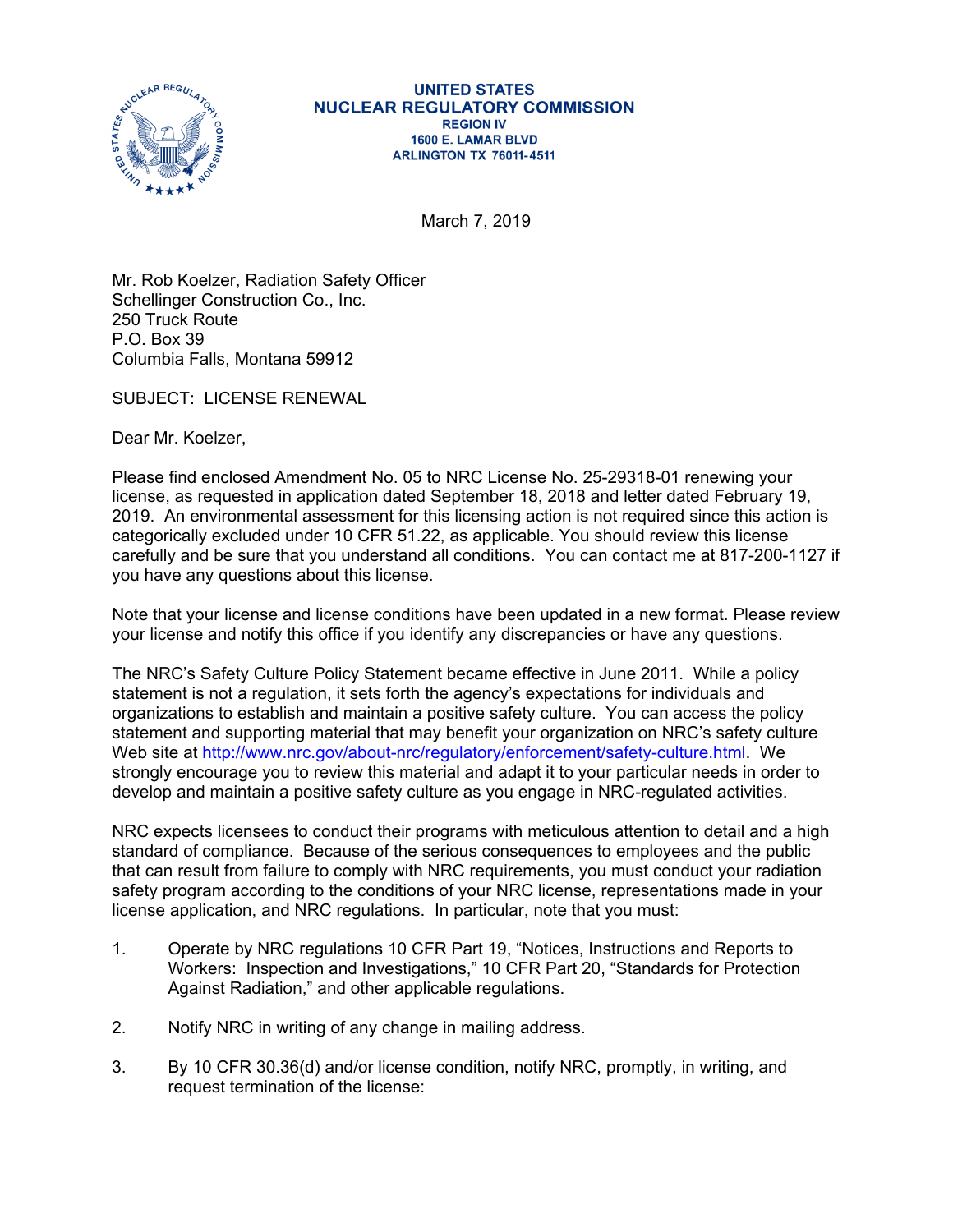## R. Koelzer -2-

- a. When you decide to terminate all activities involving materials authorized under the license whether at the entire site or any separate building or outdoor area;
- b. If you decide not to acquire or possess and use authorized material; or
- c. When no principal activities under the license have been conducted for a period of 24 months.
- 4. Request and obtain a license amendment before you:
	- a. Change Radiation Safety Officers;
	- b. Order byproduct material in excess of the amount, radionuclide or form authorized on the license;
	- c. Add or change the areas or address(es) of use identified in the license application or on the license; or
	- d. Change the name or ownership of your organization.
- 5. Submit a complete renewal application or termination request at least 30 days before the expiration date on your license. You will receive a reminder notice approximately 90 days before the expiration date. Possession of radioactive material after your license expires is a violation of NRC regulations.

In addition, please note that NRC Form 313 requires the applicant, by signature, to verify that the applicant understands that all statements contained in the application are true and correct to the best of the applicant's knowledge. The signatory for the application should be the licensee or certifying official rather than a consultant. Since the NRC also accepts a letter requesting amendment of an NRC license, the signatory for such a request should also be the licensee or certifying official rather than a consultant.

NRC will periodically inspect your radiation safety program. Failure to conduct your program according to NRC regulations, license conditions, and representations made in your license application and supplemental correspondence with NRC may result in enforcement action against you. This could include issuance of a notice of violation; imposition of a civil penalty; or an order suspending, modifying, or revoking your license as specified in the NRC Enforcement Policy. The NRC Enforcement Policy is available on the following internet address: http://www.nrc.gov/about-nrc/regulatory/enforcement/enforce-pol.html.

An electronic version of the NRC's regulations is available on the NRC Web site at www.nrc.gov. Additional information regarding use of radioactive materials may be obtained on the NRC Web site at http://www.nrc.gov/materials/miau/mat-toolkits.html. This site also provides the link to the toolbox for updated information on the revised regulations for naturallyoccurring and accelerator-produced radioactive materials (NARM).